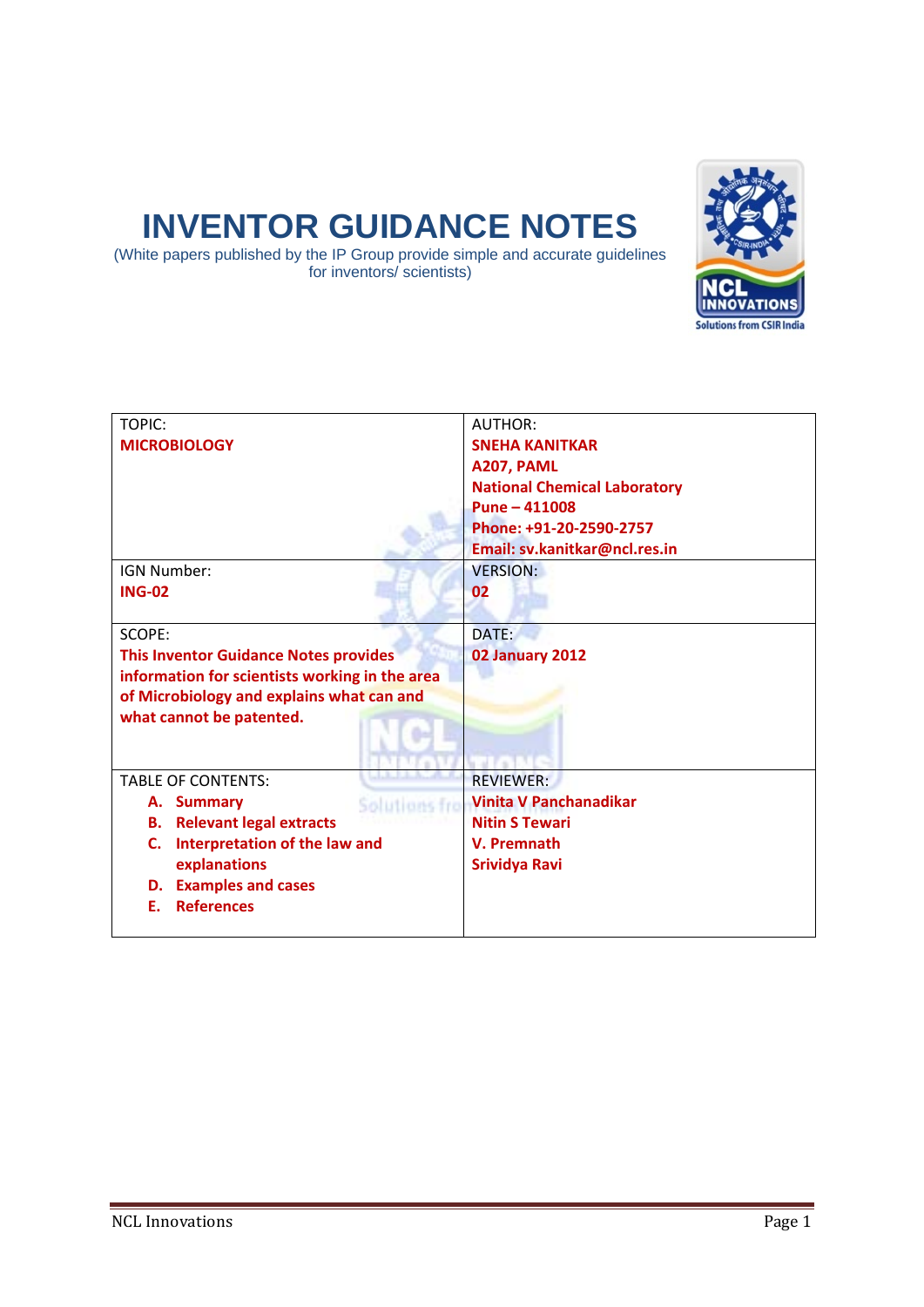# **A. SUMMARY:**

| <b>Details</b>                | <b>INDIA</b>                                                                                                                                                                                                                                                                                                                                                                                                                                                                                | <b>USA</b>                                                                                                                                                                                                                                                                                                                                                                                                            | <b>EUROPE</b>                                                                                                                                                                                                                                                                                        |  |
|-------------------------------|---------------------------------------------------------------------------------------------------------------------------------------------------------------------------------------------------------------------------------------------------------------------------------------------------------------------------------------------------------------------------------------------------------------------------------------------------------------------------------------------|-----------------------------------------------------------------------------------------------------------------------------------------------------------------------------------------------------------------------------------------------------------------------------------------------------------------------------------------------------------------------------------------------------------------------|------------------------------------------------------------------------------------------------------------------------------------------------------------------------------------------------------------------------------------------------------------------------------------------------------|--|
| The Law:                      | The Patent Act, 1970                                                                                                                                                                                                                                                                                                                                                                                                                                                                        | United States Code Title 35 -                                                                                                                                                                                                                                                                                                                                                                                         | European Patent                                                                                                                                                                                                                                                                                      |  |
|                               |                                                                                                                                                                                                                                                                                                                                                                                                                                                                                             | Patents                                                                                                                                                                                                                                                                                                                                                                                                               | Convention                                                                                                                                                                                                                                                                                           |  |
| Patent Law<br>protects what:  | Microorganisms [except those<br>discovered /found in nature];<br>Microbiological processes or products<br>thereof                                                                                                                                                                                                                                                                                                                                                                           | Microorganisms, plants & animals<br>have all received patentable<br>status in US provided there is<br>considerable human intervention.                                                                                                                                                                                                                                                                                | Inventions of<br>microorganisms<br>[microbiological<br>processes or products<br>thereof]                                                                                                                                                                                                             |  |
| Micro-<br>organisms<br>means: | No definite meaning is given in The<br>Patent Act/ TRIPs Agreement.<br>[Various microscopic organisms,<br>including algae, bacteria, fungi,<br>protozoa and viruses may be<br>considered as they come under the<br>definition of microorganisms.<br>Alternatively, an expansive definition<br>of 'Microorganism' may include within<br>its scope all 'biological materials'<br>containing genetic information and<br>capable of reproducing or being<br>reproduced in a biological system.] | 'Anything under the sun made by<br>man is patentable' [Diamond v.<br>Chakrabarty 44U.S. 303 1980]                                                                                                                                                                                                                                                                                                                     | Bacteria & yeasts, fungi,<br>algae, protozoa &<br>human, animal and plant<br>cells, i.e. all generally<br>unicellular organisms<br>with dimensions beneath<br>the limits of vision which<br>can be propagated and<br>manipulated in a<br>laboratory.<br>(Case no. T 0356/93-334<br>dated 21-02-1995) |  |
| Test for<br>patentability:    | Inventive Step, Utility/Industrial<br>applicability, Novelty, Considerable                                                                                                                                                                                                                                                                                                                                                                                                                  | Novelty, Non obviousness,<br><b>Industrial Application and</b>                                                                                                                                                                                                                                                                                                                                                        | Considerable Human<br>intervention i.e. Man-                                                                                                                                                                                                                                                         |  |
|                               | Human Intervention, Sufficiency of<br>disclosure -deposition of the Biological<br>matter at the International depository.                                                                                                                                                                                                                                                                                                                                                                   | considerable Human Intervention.                                                                                                                                                                                                                                                                                                                                                                                      | made life, Novelty, Non<br>obviousness & Industrial<br>Application.                                                                                                                                                                                                                                  |  |
| Micro-                        |                                                                                                                                                                                                                                                                                                                                                                                                                                                                                             | $\ast$                                                                                                                                                                                                                                                                                                                                                                                                                |                                                                                                                                                                                                                                                                                                      |  |
| organisms                     |                                                                                                                                                                                                                                                                                                                                                                                                                                                                                             |                                                                                                                                                                                                                                                                                                                                                                                                                       |                                                                                                                                                                                                                                                                                                      |  |
| Microbiological               |                                                                                                                                                                                                                                                                                                                                                                                                                                                                                             |                                                                                                                                                                                                                                                                                                                                                                                                                       |                                                                                                                                                                                                                                                                                                      |  |
| processes                     |                                                                                                                                                                                                                                                                                                                                                                                                                                                                                             |                                                                                                                                                                                                                                                                                                                                                                                                                       |                                                                                                                                                                                                                                                                                                      |  |
| Microbial                     |                                                                                                                                                                                                                                                                                                                                                                                                                                                                                             |                                                                                                                                                                                                                                                                                                                                                                                                                       |                                                                                                                                                                                                                                                                                                      |  |
| products                      |                                                                                                                                                                                                                                                                                                                                                                                                                                                                                             |                                                                                                                                                                                                                                                                                                                                                                                                                       |                                                                                                                                                                                                                                                                                                      |  |
| Eg Claims:                    | IN 228892 titled ALTERED STRAIN OF<br>THE MODIFIED VACCINIA VIRUS<br>Solutions<br>ANKARA (MVA) claims:<br>-A modified vaccine virus Ankara<br>(MVA) adapted for growing in cells of a<br>continuous cell line<br>-A composition preferably a<br>pharmaceutical composition,<br>comprising the MVA and/or DNA of<br>the MVA &<br>-A vaccine of                                                                                                                                               | US 4259444 claims:<br>-A bacterium from the genus<br>Pseudomonas containing therein<br>at least two stable energy-<br>generating plasmids, each of said<br>plasmids providing a separate<br>hydrocarbon degradative<br>pathway<br>-The process in which a first<br>energy-generating plasmid<br>specifying a degradative pathway<br>is transferred<br>- An inoculum for the degradation<br>of a preselected substrate | EP0906336B1 claims:<br>-A biologically pure<br>culture of the<br>cyclosporin-producing<br>microbe deposited as<br>provisional accession<br>number I-1714,<br><b>Collection Nationale de</b><br>Cultures de<br>Microorganisms, Institut<br>Pasteur.                                                   |  |

 $\checkmark$  Patentable

\* Not naturally occurring; inventions with considerable human intervention.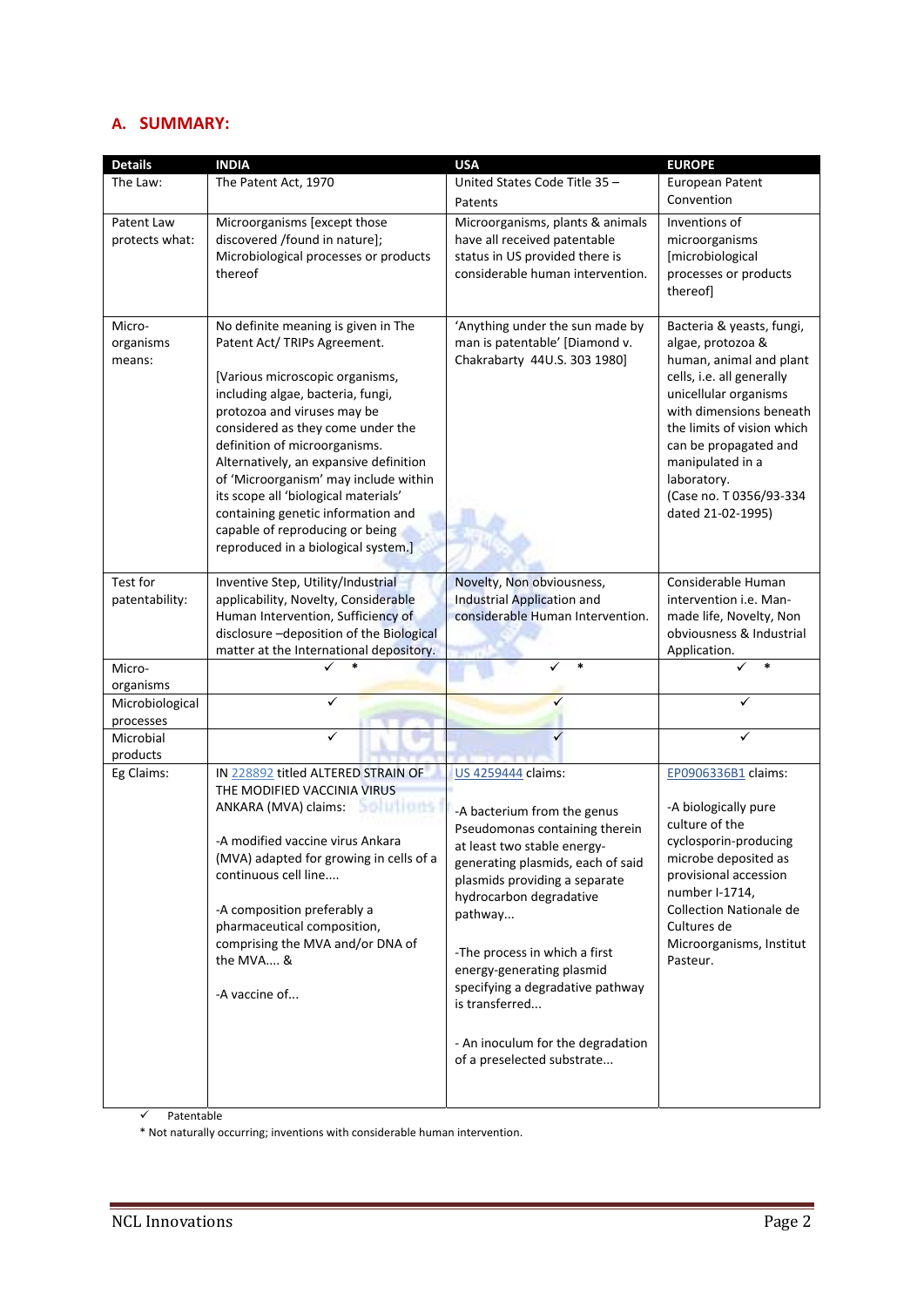# **B. RELEVENT LEGAL EXTRACTS:**

| <b>COUNTRY &amp;</b> | <b>LEGAL EXCERPTS</b>                                                                                                                        |  |  |  |
|----------------------|----------------------------------------------------------------------------------------------------------------------------------------------|--|--|--|
| <b>LAW</b>           |                                                                                                                                              |  |  |  |
| $1$ INDIA            | S3. What are not inventions                                                                                                                  |  |  |  |
| [The Patents         | (c) the mere discovery of a scientific principle or the formulation of an abstract theory or discovery of any living thing or non-living     |  |  |  |
| Act 1970]            | substance occurring in nature                                                                                                                |  |  |  |
|                      | (j) plants and animals in whole or any part thereof other than micro-organisms but including seeds, varieties and species and essentially    |  |  |  |
|                      | biological processes for production or propagation of plants and animals                                                                     |  |  |  |
| $2$ USA              | 35 U.S.C. 101Inventions patentable.                                                                                                          |  |  |  |
| [35 USC]             | Whoever invents or discovers any new and useful process, machine, manufacture, or composition of matter, or any new and useful               |  |  |  |
|                      | improvement thereof, may obtain a patent there for, subject to the conditions and requirements of this title.                                |  |  |  |
|                      |                                                                                                                                              |  |  |  |
|                      | 35 U.S.C. 103Conditions for patentability; non-obvious subject matter.                                                                       |  |  |  |
|                      | (3) For purposes of paragraph (1), the term "biotechnological process" means-                                                                |  |  |  |
|                      | (A)a process of genetically altering or otherwise inducing a single- or multi-celled organism to-                                            |  |  |  |
|                      | (i) express an exogenous nucleotide sequence,                                                                                                |  |  |  |
|                      | (ii)inhibit, eliminate, augment, or alter expression of an endogenous nucleotide sequence, or                                                |  |  |  |
|                      | (iii) express a specific physiological characteristic not naturally associated with said organism;                                           |  |  |  |
|                      | (B)cell fusion procedures yielding a cell line that expresses a specific protein, such as a monoclonal antibody; and                         |  |  |  |
|                      | (C)a method of using a product produced by a process defined by subparagraph (A) or (B), or a combination of subparagraphs (A) and (B)       |  |  |  |
| <sup>3</sup> EUROPE  | <b>Article 53</b>                                                                                                                            |  |  |  |
| [EPC]                | <b>Exceptions to patentability</b>                                                                                                           |  |  |  |
|                      | European patents shall not be granted in respect of: I with from CSIR India.                                                                 |  |  |  |
|                      |                                                                                                                                              |  |  |  |
|                      | (b) plant or animal varieties or essentially biological processes for the production of plants or animals; this provision shall not apply to |  |  |  |
|                      | microbiological processes or the products thereof;                                                                                           |  |  |  |
|                      |                                                                                                                                              |  |  |  |
|                      | (c) Methods for treatment of the human or animal body by surgery or therapy and diagnostic methods practised on the human or animal          |  |  |  |
|                      | body; this provision shall not apply to products, in particular substances or compositions, for use in any of these methods.                 |  |  |  |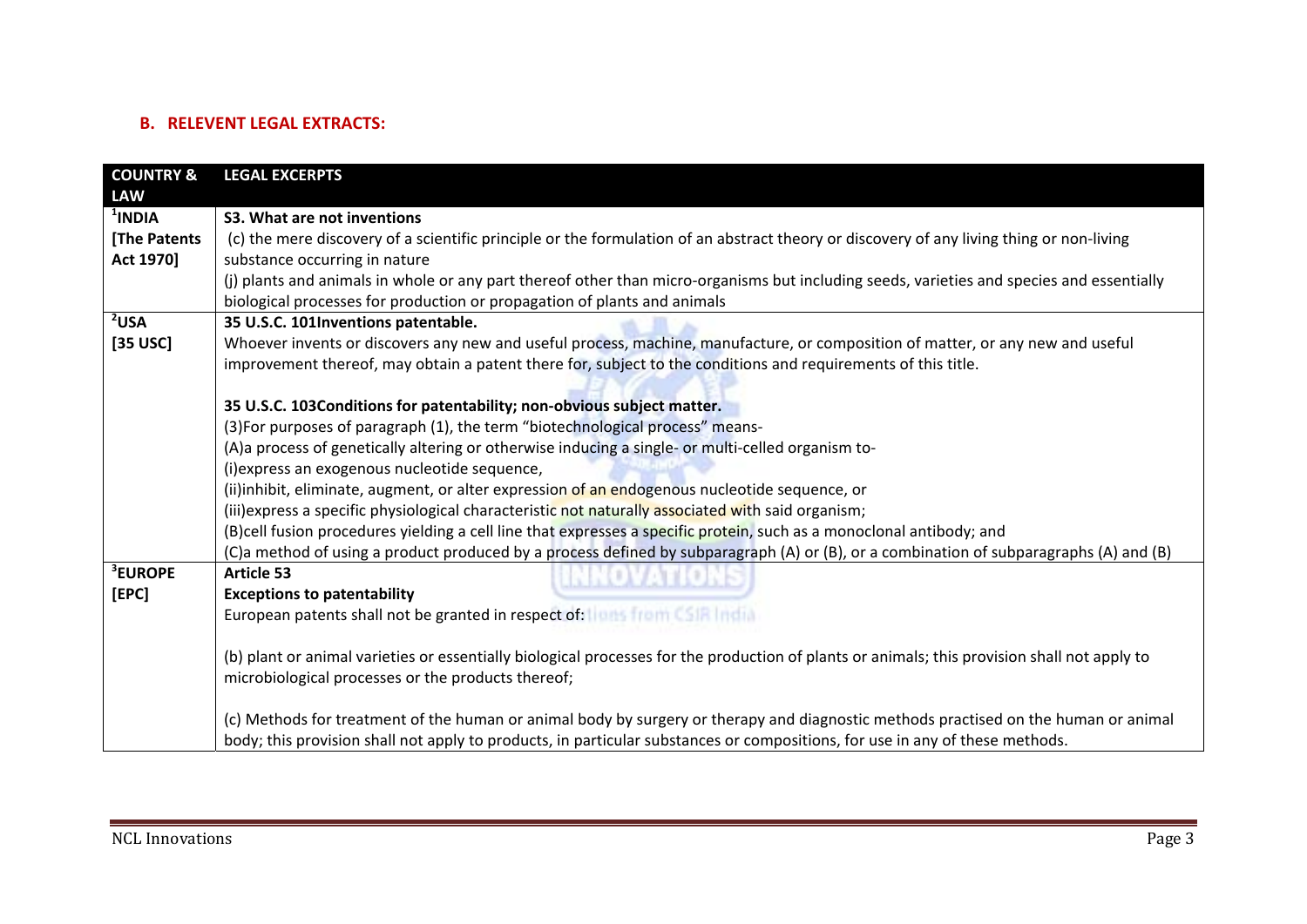# **C. INTERPRETATION OF THE LAW AND EXPLANATION:**

#### **INDIA:**

Microorganisms, non‐biological, and microbiological processes have been provided patent protection as per Article 27(3) (b) of TRIPS Agreement.

In compliance with TRIPs, sub-section 3j of the Patents Act 1970, allows patent rights for microorganisms, non-biological, and microbiological processes.

However, any discovered micro-organism from the nature is not patentable as the same is considered to be a mere discovery as per the provisions of the section 3(c) of the Indian Patent Act, 1970.

As Section 3 (C) prohibits patenting of any naturally occurring substance in nature, only those inventions having considerable amount of human intervention are patentable.

<sup>10</sup>Genetically Modified Microorganisms (GEMs) are patentable provided the invention results in enhancing the efficacy of the already exiting strain of the Microorganism. For eg:

|                                                                                                                                                                                                                                                                                  | Indian Patent IN 223392<br>titled MODIFIED FREE-LIVING<br>MICROBES, VACCINE<br><b>COMPOSITIONS AND</b><br>METHODS OF USE THEREOF | Independent Claims:<br>-A vaccine comprising modified microbes, wherein the nucleic acid of the microbes has been modified by reaction with nucleic acid targeted compound<br>that reacts directly with the nucleic acid so that the microbes are attenuated for proliferation, wherein the microbes are bacteria, protozoa, or fungi, and<br>wherein the modified microbes express an antigen at a level sufficient for the vaccine to induce an immune response to the antigen in a host upon<br>administration of the vaccine to the host.<br>- Isolated professional antigen-presenting cells comprising modified microbes<br>- A vaccine comprising the professional antigen-presenting cell |  |  |
|----------------------------------------------------------------------------------------------------------------------------------------------------------------------------------------------------------------------------------------------------------------------------------|----------------------------------------------------------------------------------------------------------------------------------|---------------------------------------------------------------------------------------------------------------------------------------------------------------------------------------------------------------------------------------------------------------------------------------------------------------------------------------------------------------------------------------------------------------------------------------------------------------------------------------------------------------------------------------------------------------------------------------------------------------------------------------------------------------------------------------------------|--|--|
| Other areas involving microorganisms like microbial products and processes thereof are also patentable in India.<br><sup>12</sup> A synergistic composition containing the microorganism and a process using microorganisms to produce a substance can both be patented. For eg: |                                                                                                                                  |                                                                                                                                                                                                                                                                                                                                                                                                                                                                                                                                                                                                                                                                                                   |  |  |
|                                                                                                                                                                                                                                                                                  | Indian Patent 209517 titled<br>PROBIOTICS FOR PET FOOD<br><b>APPLICATIONS</b>                                                    | Solutions from CSIR India<br>Independent Claims:<br>- A pet food composition containing at least one novel isolated strain of lactic acid bacteria and / or a supernatant of its culture and / or<br>metabolites thereof, associated with an ingestible support or a pharmaceutical matrix<br>-The ingestible support or a pharmaceutical matrix<br>-The novel isolated strains of the composition<br>-A dietary adjunct or a supplement                                                                                                                                                                                                                                                          |  |  |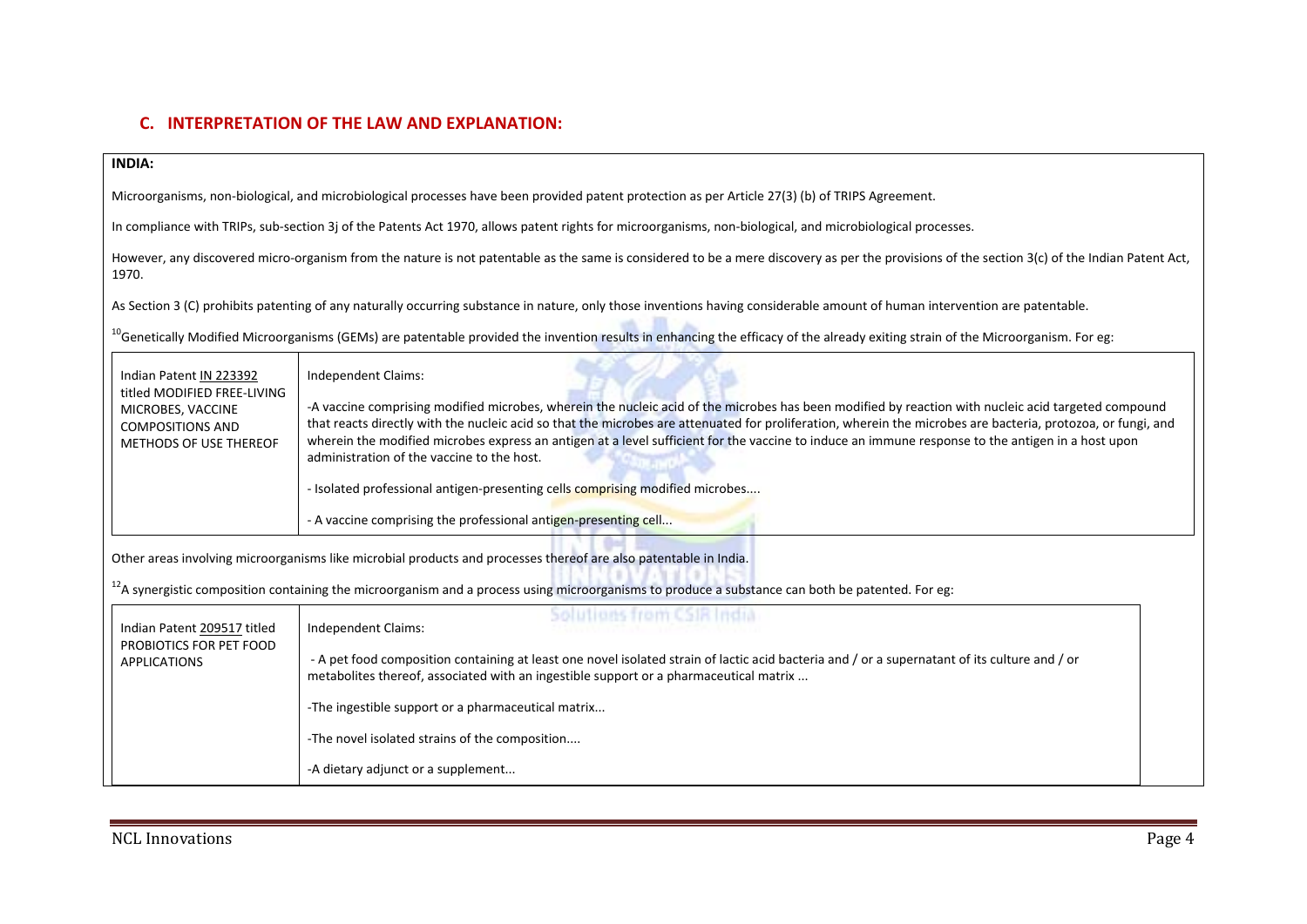$^{12}$ The process of biosynthesis of a new microorganism is patentable as per the Act.

Attenuated microorganisms & their lyophilized end products are also patentable. For eg:

| Indian Patent 233428 titled                   | Independent Claims:                                                                      |
|-----------------------------------------------|------------------------------------------------------------------------------------------|
| 'ATTENUATED STRAINS OF<br>VIBRIO CHOLERAE AND | -Live attenuated strains of Vibrio cholerae for the manufacture of oral cholera vaccines |
| LYOPHILIZED VACCINES<br>CONTAINING SAME'      | - Live attenuated strains of Vibrio cholera &                                            |
|                                               | - Freeze dried formulation of live attenuated strains of Vibrio cholera                  |

### **USA :**

The US Patent system is liberal in granting patents to new microbiological inventions with proved utility and considerable human intervention.

For eg. <sup>16</sup>A bacterium with digestive enzymes is not patentable as it is a mere discovery. However, genetically engineered bacterium with modifications that render it capable of breaking down crude oil into its basic components and being put to use in oil spills (Diamond v. Chakrabarty) is certainly patentable.

<sup>18</sup> The U.S. Supreme Court ruled that a live microorganism is patentable in Diamond v. Chakrabarty in 1981. A landmark patent was granted to Chakrabarty for microorganisms having oilsplitting properties. This case formulated the criterion of human intervention for patenting microorganisms.

After Diamond v. Chakrabarty [44U.S. 303 1980], the settled position in U.S. is that microorganisms are patentable subject matter under the US Patent Code. The Court made the classic statement that, "Anything under the sun made by man is patentable." This decision opened the door for patenting living organisms for the first time.

Many microorganisms, their products and processes thereof have been patented in US since then. Thus, any invention which is Novel, Non obvious, has an Industrial Application and has considerable Human Intervention is patentable in USA.

#### **EUROPE** :

# Solutions from CSIR India

<u> Barristia de Car</u>

 $^{18}$ The European Patent Convention provides for the grant of patent for inventions of microorganisms [Art 53(b) of EPC] though it failed to provide a definition for microorganisms. Thus in Green Peace Ltd v. Plant Genetic System N.V. (Case no. T 0356/93‐334 dated 21‐02‐1995), The Technical board of appeals of the European Patent Office has attempted <sup>a</sup> definition of microorganisms as: "Microorganisms include not only bacteria & yeasts, but also fungi, algae, protozoa & human, animal and plant cells, i.e. all generally unicellular organisms with dimensions beneath the limits of vision which can be propagated and manipulated in <sup>a</sup> laboratory. Plasmids and viruses are also contained to fall under these inventions."

Europe allows patenting of 'Man‐Made' life forms in <sup>a</sup> similar manner as the US patent system. Thus for inventions to become patentable, they have to:

‐Be man‐made inventions

‐Show considerable human intervention in case of modifications done to already existent microorganisms &

‐Have novelty, inventive step and well defined industrial application.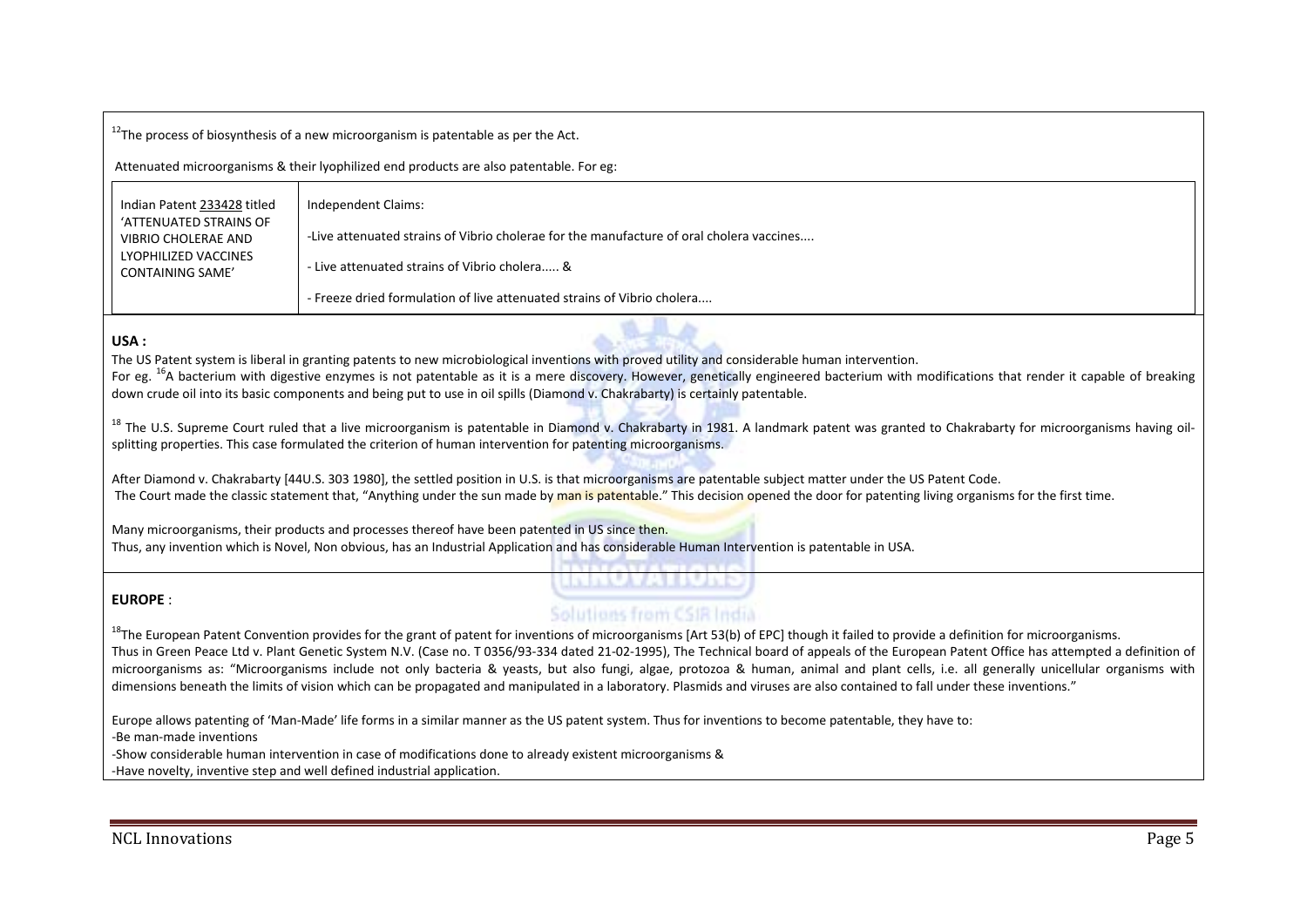# **D. EXAMPLES AND CASES:**

| <b>INDIA:</b>                                                                                                                                                                                                                                                                                                                                                                                                                                                                                                                                                                                                                                                                                                                                                                               |                                                                         |                                                                                                                                                                  |                                                                                                                                                                                                                                                                                                                                                                                                         |                                                                                                                                                                                                                                                                                                                                                                                                                                                                            |                                                                                                                                                                                              |
|---------------------------------------------------------------------------------------------------------------------------------------------------------------------------------------------------------------------------------------------------------------------------------------------------------------------------------------------------------------------------------------------------------------------------------------------------------------------------------------------------------------------------------------------------------------------------------------------------------------------------------------------------------------------------------------------------------------------------------------------------------------------------------------------|-------------------------------------------------------------------------|------------------------------------------------------------------------------------------------------------------------------------------------------------------|---------------------------------------------------------------------------------------------------------------------------------------------------------------------------------------------------------------------------------------------------------------------------------------------------------------------------------------------------------------------------------------------------------|----------------------------------------------------------------------------------------------------------------------------------------------------------------------------------------------------------------------------------------------------------------------------------------------------------------------------------------------------------------------------------------------------------------------------------------------------------------------------|----------------------------------------------------------------------------------------------------------------------------------------------------------------------------------------------|
| <b>Case Details:</b><br><b>Case History:</b><br>$12,15$ Dimminaco AG v.<br>Dimminaco A.G., a Swiss company applied for patenting the<br><b>Controller of Patents</b><br>process for preparation of a live vaccine for Bursitis, an<br>infectious poultry disease. The invention involved a live<br>and Designs, 2002<br>(attenuated) vaccine to combat the disease. [Indian Patent<br>Application No 136/CAL/98 titled Infectious Burisits Vaccine]<br>Patent office rejected the patent on the basis that an inventive<br>process must lead to manufacture of an article or a substance.<br>Statutory definition of 'manufacture' did not include a process<br>that resulted in a 'living organism' and hence the 'claim' did not<br>fall within Section 2(1) (j) of the Patent Act, 1970. |                                                                         | The Verdict:                                                                                                                                                     | The patenting of a process relating to<br>manufacture of a product containing living<br>organisms, was strictly considered not<br>patentable in India until the year 2001.<br>However, in year 2002, Kolkatta High Court<br>held that, the dictionary meaning of<br>'manufacture' did not exclude from its<br>purview the process of preparing a vendible<br>commodity that contains a living organism. | <b>The Consequences:</b><br>The Calcutta High Court's decision in<br>Dimminaco AG v. Controller of Patents and<br>Designs, 2002 relating to patentability of<br>biotechnological process with living end<br>product is a milestone decision in Indian<br>context.<br>This was the first time in the history of the<br>Indian patent system that the patenting of<br>a process for the production of a product<br>containing living organisms was considered<br>legitimate. |                                                                                                                                                                                              |
| <b>Patent No</b>                                                                                                                                                                                                                                                                                                                                                                                                                                                                                                                                                                                                                                                                                                                                                                            | <b>Title</b>                                                            | Some of the microbiological inventions which have been granted Indian patents and their corresponding claims are summarized hereunder:<br><b>Types of Claims</b> | <b>Independent claims</b>                                                                                                                                                                                                                                                                                                                                                                               |                                                                                                                                                                                                                                                                                                                                                                                                                                                                            |                                                                                                                                                                                              |
| IN 228892                                                                                                                                                                                                                                                                                                                                                                                                                                                                                                                                                                                                                                                                                                                                                                                   | ALTERED STRAIN OF THE<br><b>MODIFIED VACCINIA</b><br>VIRUS ANKARA (MVA) | Product claim for a modified vaccine<br>virus,<br>Product claim for a pharmaceutical<br>composition, &<br>Product claim for a vaccine.                           | <b>MVA&amp;</b><br>A vaccine of                                                                                                                                                                                                                                                                                                                                                                         |                                                                                                                                                                                                                                                                                                                                                                                                                                                                            | A modified vaccinia virus Ankara (MVA) adapted for growing in cells of a continuous cell line<br>A composition preferably a pharmaceutical composition, comprising the MVA and/or DNA of the |
| <b>RECOMBINANT</b><br>IN 226136<br><b>MICROORGANISMS</b><br><b>CAPABLE OF</b><br><b>FERMENTING</b><br><b>CELLOBIOSE</b>                                                                                                                                                                                                                                                                                                                                                                                                                                                                                                                                                                                                                                                                     |                                                                         | Product claim for a recombinant<br>microorganism,<br>Product claim for recombinant nucleic<br>acid &<br>solutic<br>Process claim for ethanol.                    | A recombinant microorganism which expresses pyruvate decarboxylase<br>A recombinant nucleic acid molecule comprising<br>A method for making ethanol                                                                                                                                                                                                                                                     |                                                                                                                                                                                                                                                                                                                                                                                                                                                                            |                                                                                                                                                                                              |
| IN 225709<br>A PROKARYOTIC<br>Product claim for a prokaryotic<br><b>RECOMBINANT HOST</b><br>recombinant host cell,<br><b>CELL COMPRISING A</b><br>Product claim for a plasmid,<br>Process claims for their production &<br><b>HETEROLOGOUS</b><br>REPLICATION INITIATION<br>detection.<br><b>PROTEIN</b>                                                                                                                                                                                                                                                                                                                                                                                                                                                                                    |                                                                         | A prokaryotic recombinant host cell                                                                                                                              | A method for producing a plasmid using a host cell<br>A method for detecting a plasmid copy-up mutation<br>A plasmid comprising a heterologous pir gene                                                                                                                                                                                                                                                 |                                                                                                                                                                                                                                                                                                                                                                                                                                                                            |                                                                                                                                                                                              |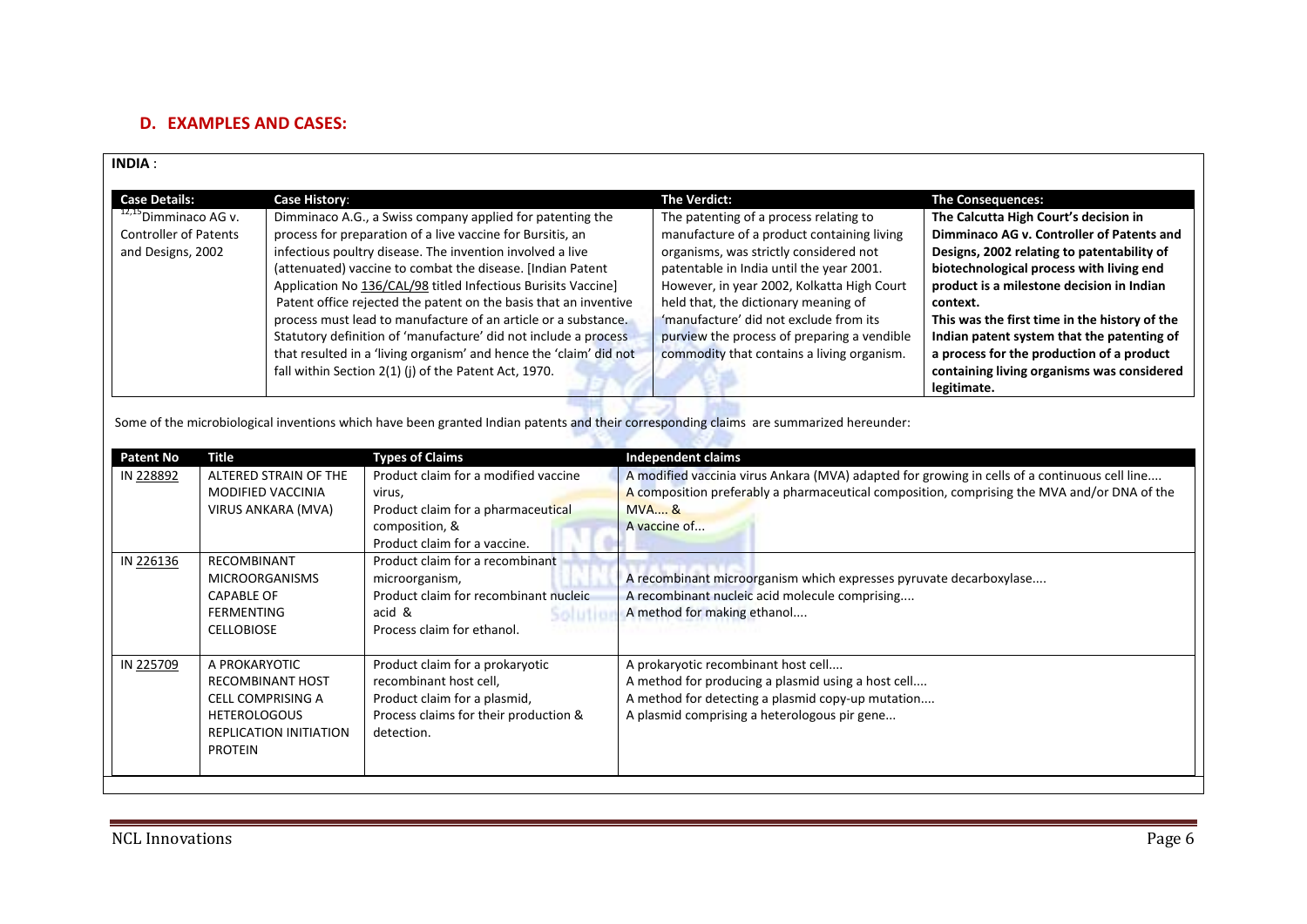| USA:                                                                                                         |                                                                                                                                                                                                                                                                                                                                                                                                                                                                                                                                                                                                                                                                                                                                                                                                                                                                                                                                                                                                                                                                                                                                                                                                                                                                                                                                                                                                                                                                            |                                                                                                                                                                                                                                                                                                                                                                                                                                                                                                                                                                                               |                                                                                                                                                                                                                                  |
|--------------------------------------------------------------------------------------------------------------|----------------------------------------------------------------------------------------------------------------------------------------------------------------------------------------------------------------------------------------------------------------------------------------------------------------------------------------------------------------------------------------------------------------------------------------------------------------------------------------------------------------------------------------------------------------------------------------------------------------------------------------------------------------------------------------------------------------------------------------------------------------------------------------------------------------------------------------------------------------------------------------------------------------------------------------------------------------------------------------------------------------------------------------------------------------------------------------------------------------------------------------------------------------------------------------------------------------------------------------------------------------------------------------------------------------------------------------------------------------------------------------------------------------------------------------------------------------------------|-----------------------------------------------------------------------------------------------------------------------------------------------------------------------------------------------------------------------------------------------------------------------------------------------------------------------------------------------------------------------------------------------------------------------------------------------------------------------------------------------------------------------------------------------------------------------------------------------|----------------------------------------------------------------------------------------------------------------------------------------------------------------------------------------------------------------------------------|
| <b>Case Details:</b><br><sup>18</sup> Funk Brothers<br>Seed Co v. Kalo<br>Inoculant co.<br>(33US 127(1948)). | <b>Case History:</b><br>In this case, patent was claimed over a mixture of different strains of<br>bacteria, each of which was useful to inoculate the roots of different<br>species of leguminous plants, assisting the plants in nitrogen fixation.<br>Different species of root-nodule bacteria existed in nature and has<br>been available separately in the market. Efforts were made to<br>combine the different species of bacteria in a mixed culture suitable<br>for inoculating a range of crops. But these attempts were failed<br>because the different species inhibited each other's effectiveness in<br>combination. The plaintiffs claim was for the discovery of strains of<br>each species of root nodule bacteria that are not mutually inhibitive<br>and in the combination of these strains is a single mixed-culture<br>inoculant.                                                                                                                                                                                                                                                                                                                                                                                                                                                                                                                                                                                                                   | The Verdict:<br>The supreme Court held the patent claim to<br>be invalid on the ground that the patentee<br>had not created any new bacteria. The court<br>reasoned that the bacteria in the mixed<br>culture serve the end nature originally<br>provided and act quite independently of any<br>effort of the patentee.                                                                                                                                                                                                                                                                       | <b>The Consequences:</b><br>Most of the inventions became non-<br>patentable as they are considered to be the<br>product of nature. For a long time the<br>'Doctrine of Products of nature' barred<br>patents for living matter. |
| $11,17$ Diamond v.<br>Chakrabarty<br>[44U.S. 303 1980]                                                       | In 1972, Anand Chakrabarty, a microbiologist, and a researcher in the<br>General Electric Company, filed a patent application in relation to a<br>bacterium that was intended to consume petroleum spills. He claimed<br>that a bacterium from the genus Pseudomonas containing at least two<br>stable energy-generating plasmids, each providing a separate<br>hydrocarbon degradative pathway was a human-made, genetically<br>engineered bacterium capable of breaking down multiple components<br>of crude oil. It was asserted that because of this property, which is<br>possessed by no naturally occurring bacteria, the invention could treat<br>oil spills.<br>Chakrabarty's patent claims were of three type's viz., process claims<br>for the method of producing the bacteria; Claims for an inoculum<br>comprised of a carrier material floating on water, such as straw, and<br>the new bacteria; and Claims to the bacteria themselves.<br>The patent examiner allowed the claims falling into the first two<br>categories, but rejected claims for the bacteria. The decision rested on<br>two grounds, 1. That micro-organisms are products of nature, and 2.<br>That as living things they are not patentable subject matter.<br>The Patent Office Board of Appeals reiterated the examiner's decision<br>on the same grounds. The Court of Customs and Patent Appeals<br>emphasized whether it constituted an invention made by human<br>intervention. | In the courts view, the fact that<br>Chakrabarty's bacterium was alive was<br>without legal significance. In a landmark<br>decision, the US Supreme Court reaffirmed<br>that the bacterium was not a naturally<br>occurring; rather it was Chakrabarty's<br>invention. As a result of the Supreme Court's<br>decision, the US biotechnology industry<br>flourished and many US patents have been<br>granted on human-made higher life forms<br>such as transgenic mice, fish etc. Before the<br>TRIPs come into existence, the US had<br>allowed patenting of micro-organisms.<br>т чата тела | US Patent regime embraced a much more<br>patent friendly approach post<br>Chakrabarty's Patent case.<br>The doctrine "Anything under the sun made<br>by man is patentable" gave way to<br>patenting of many more life forms.     |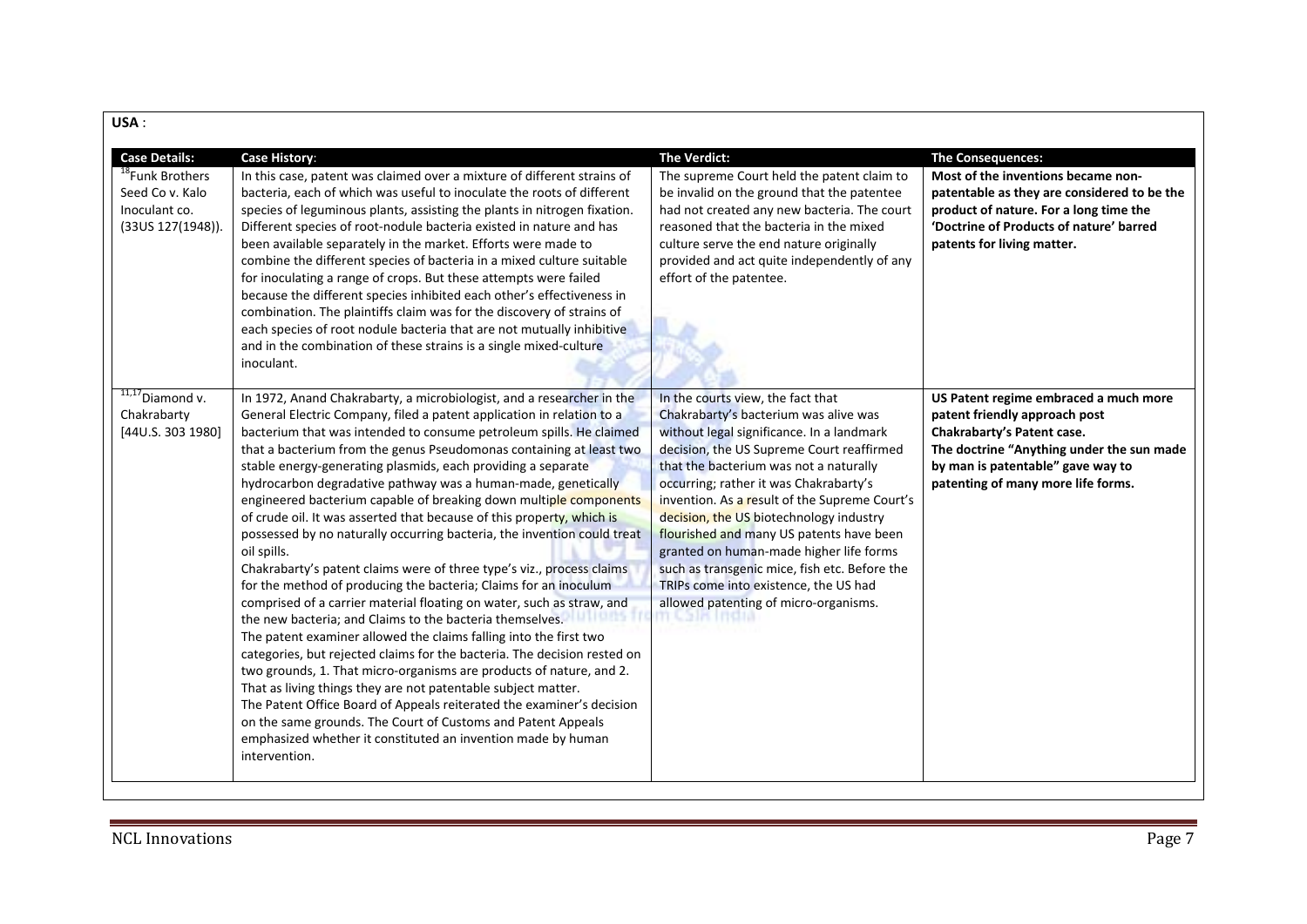| <b>Patent No</b>                        | Title                                                                                                                                                                 | <b>Types of Claims</b>                                                                                                                                                                      | <b>Independent claims</b>                                                                                                                                                                                                                                                                                                                                                                                                                                                                                                                                                                                                                                                                                                                                                                                                                                        |
|-----------------------------------------|-----------------------------------------------------------------------------------------------------------------------------------------------------------------------|---------------------------------------------------------------------------------------------------------------------------------------------------------------------------------------------|------------------------------------------------------------------------------------------------------------------------------------------------------------------------------------------------------------------------------------------------------------------------------------------------------------------------------------------------------------------------------------------------------------------------------------------------------------------------------------------------------------------------------------------------------------------------------------------------------------------------------------------------------------------------------------------------------------------------------------------------------------------------------------------------------------------------------------------------------------------|
| Chakrabarty's<br>Patent:<br>US 4259444: | <b>MICROORGANISMS</b><br><b>HAVING MULTIPLE</b><br><b>COMPATIBLE</b><br><b>DEGRADATIVE ENERGY-</b><br><b>GENERATING PLASMIDS</b><br>AND PREPARATION<br><b>THEREOF</b> | -Product claim for a<br>genetically modified<br>bacterium<br>-Product claim for an<br><i>inoculum</i><br>-A process claim for the<br>method of preparation of the<br>recombinant bacterium. | -A bacterium from the genus Pseudomonas containing therein at least two stable energy-generating<br>plasmids, each of said plasmids providing a separate hydrocarbon degradative pathway.<br>-An inoculum for the degradation of a preselected substrate comprising a complex or mixture of<br>hydrocarbons, said inoculum consisting essentially of bacteria of the genus Pseudomonas at least some of<br>which contain at least two stable energy-generating plasmids, each of said plasmids providing a separate<br>hydrocarbon degradative pathway. &<br>-The process in which a first energy-generating plasmid specifying a degradative pathway is transferred by<br>conjugation from a donor Pseudomonas bacterium to a recipient Pseudomonas bacterium containing at<br>least one energy-generating plasmid that is incompatible with said first plasmid |
| US 5589168                              | <b>PROBIOTIC</b>                                                                                                                                                      | Product claims for a group of<br>microorganisms, their viable<br>and Ivophilized forms and the<br>bacterium itself.                                                                         | -Organisms of Enterococcus faecium selected from the group consisting of strain NCIMB 40371 and IBS-<br>alleviating mutants thereof<br>-Organisms of claim 1 in viable form.<br>-Organisms of claim 1 in lyophilized form.<br>-Enterococcus faecium strain NCIMB 40371.                                                                                                                                                                                                                                                                                                                                                                                                                                                                                                                                                                                          |

 $^{18}$ In 1873, a US patent was granted to Louis Pasteur [ Patent No.135245] for a microorganism used in the fermentation process to manufacture beer.

Many patents have also been granted on various types of Cheese, Probiotics etc i.e microbial products and their process of production.

### **EUROPE:**

 $^{12}$  In 1969 in Germany, a patent was claimed on a method for breeding doves with red plumage, German patent office rejected the patent on the ground that the method was not repeatable and the Supreme Court confirmed the same. It was the first case, which opened the door for patenting biotechnology inventions.

Further, in the early 1970s, the German Federal Supreme Court upheld patent protection for new micro-organisms if the inventor were to demonstrate a reproducible way for its generation. Later on it was held in T356/93 that micro-organisms are patentable as products of microbiological processes, and micro-organisms were defined as generally unicellular organisms with dimensions beneath the limits of vision, which can be propagated and manipulated in laboratory.

| <b>Patent No</b> | Title                                                                                                                         | <b>Types of Claims</b>                                                                                                                                                                                                | <b>Independent claims</b>                                                                                                                                                                                                                                                                                                     |
|------------------|-------------------------------------------------------------------------------------------------------------------------------|-----------------------------------------------------------------------------------------------------------------------------------------------------------------------------------------------------------------------|-------------------------------------------------------------------------------------------------------------------------------------------------------------------------------------------------------------------------------------------------------------------------------------------------------------------------------|
| EP 2343319       | <b>GENETICALLY MODIFIED</b><br>FOOD GRADE<br>MICROORGANISM FOR<br><b>TREATMENT OF</b><br><b>INFLAMMATORY BOWEL</b><br>DISEASE | Product claims for a gene construct, a protein<br>construct, A Genetically modified organism, A<br>pharmaceutical composition.<br>Process claim for the method of producing the<br>genetically modified microorganism | -A gene construct coding for a polypeptide<br>-A protein construct encoded by a gene construct<br>-A genetically modified microorganism produced from a GRAS microorganism<br>-A method for producing a genetically modified microorganism &<br>-A pharmaceutical composition comprising a genetically modified microorganism |
| EP 2021457       | PROBIOTIC STRAIN AND<br>ANTIMICROBIAL PEPTIDE                                                                                 | Product claim for An isolated peptide, A<br>recombinant plasmid, A transformed microbial                                                                                                                              | -An isolated peptide selected from the group<br>-A recombinant plasmid adapted for transformation of a microbial host cell                                                                                                                                                                                                    |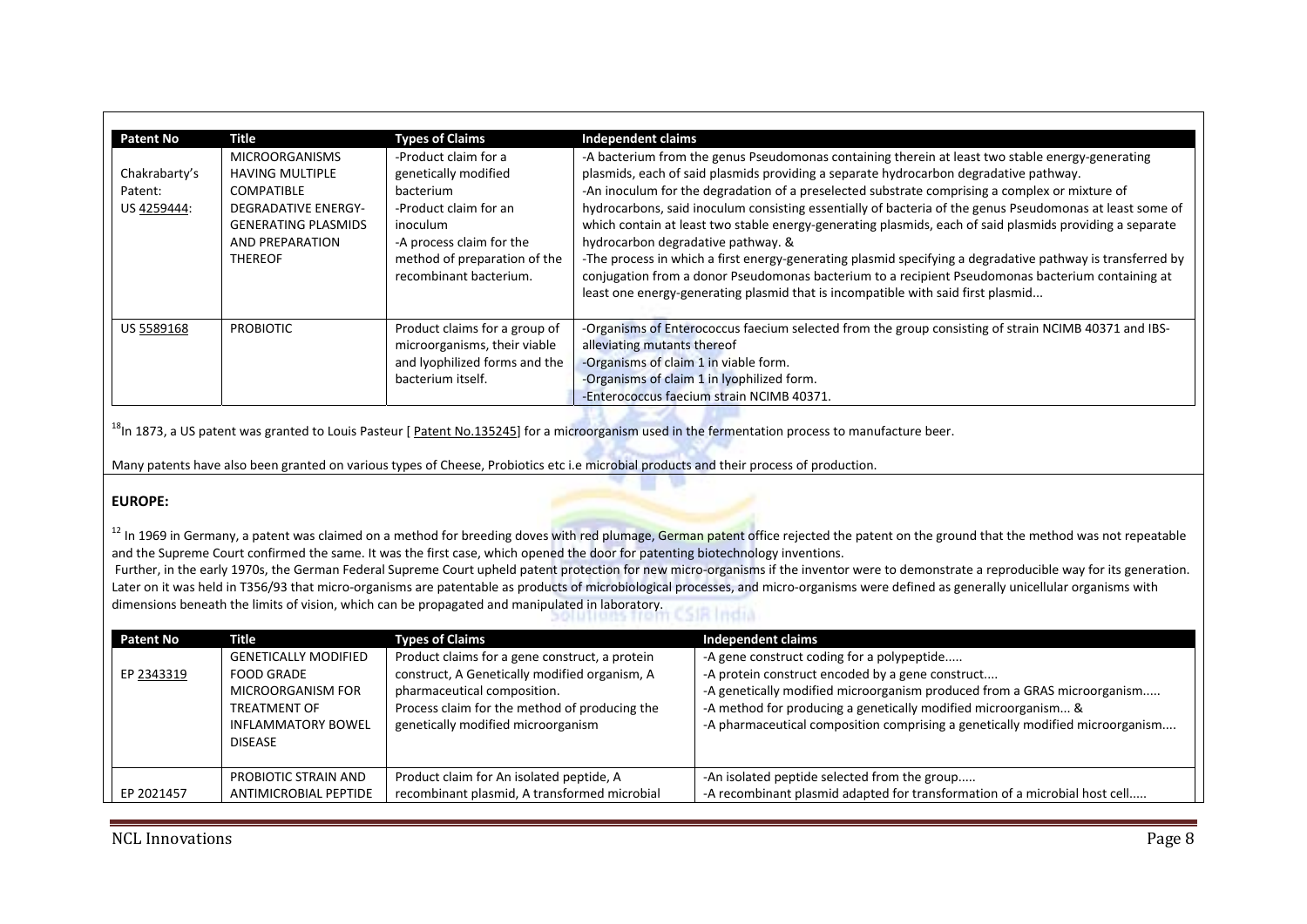| <b>DERIVED THEREFROM</b> | cell, a pure culture, A polymer, A probiotic   | -A transformed microbial cell which includes a recombinant plasmid                |
|--------------------------|------------------------------------------------|-----------------------------------------------------------------------------------|
|                          | composition, A primer, An isolated transporter | -A substantially pure culture of Enterococcus mundtii strain ST4SA                |
|                          | peptide, & An isolated nucleotide sequence.    | -A process for the production of a peptide                                        |
|                          | Related Process claims.                        | -A method of treating a bacterial infection                                       |
|                          |                                                | -Use of a therapeutically effective amount of the cultured Enterococcus mundtii   |
|                          |                                                | strain                                                                            |
|                          |                                                | -Use of a therapeutically effective amount of the antimicrobial peptide           |
|                          |                                                | -A substance or composition for use in a method of treating a bacterial infection |
|                          |                                                | -A method of inhibiting growth of bacterial species                               |
|                          |                                                | -A polymer having incorporated therein an antimicrobial quantity of the isolated  |
|                          |                                                | peptide                                                                           |
|                          |                                                | -A probiotic composition including a therapeutically effective concentration      |
|                          |                                                | -A method of reducing the levels of pathogenic bacteria or                        |
|                          |                                                | -Use of a biologically pure culture of strain Enterococcus mundtii                |
|                          |                                                | -A primer selected from the group consisting of SEQ. ID. NO. 1 to SEQ. ID. NO. 10 |
|                          |                                                | -An isolated transporter peptide from the bacterium Enterococcus mundtii &        |
|                          |                                                | -An isolated nucleotide sequence which codes for ST4SA immunity peptide of the    |
|                          |                                                | bacterium Enterococcus mundtii.                                                   |
|                          |                                                |                                                                                   |